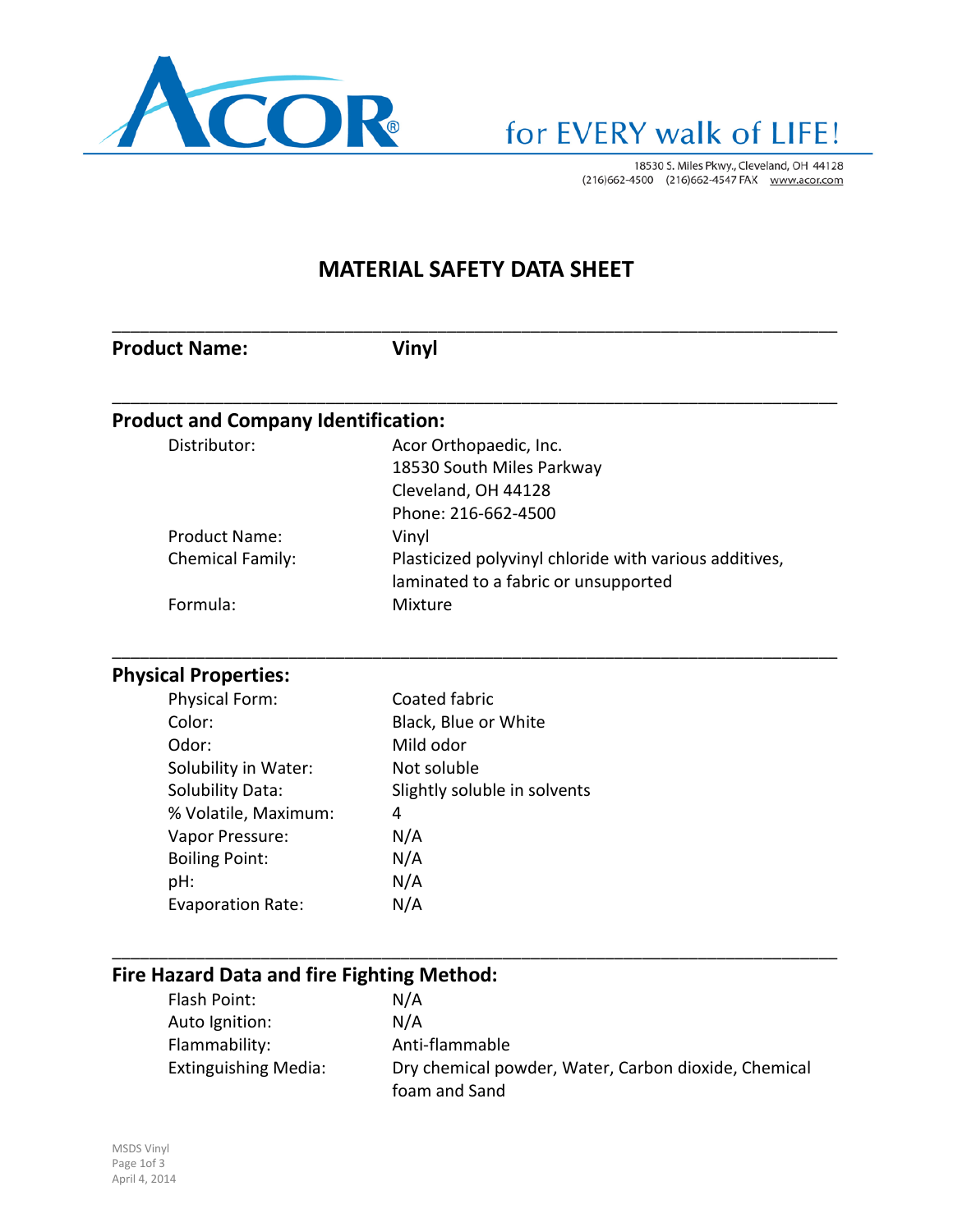

# for EVERY walk of LIFE!

18530 S. Miles Pkwy., Cleveland, OH 44128<br>(216)662-4500 (216)662-4547 FAX www.acor.com

| <b>Special Fire Fighting</b>  |                                                                                                                                                                                                                                                                                                                                                                                                                                                                                                                                                                   |
|-------------------------------|-------------------------------------------------------------------------------------------------------------------------------------------------------------------------------------------------------------------------------------------------------------------------------------------------------------------------------------------------------------------------------------------------------------------------------------------------------------------------------------------------------------------------------------------------------------------|
| Procedure:                    | In the event of fire, use self-contained breathing apparatus<br>and full protective clothing as combustion products are<br>toxic. Evacuate all non-essential personnel from danger<br>area. Use the above extinguishing media to put out fire.                                                                                                                                                                                                                                                                                                                    |
| Unusual Fire and              |                                                                                                                                                                                                                                                                                                                                                                                                                                                                                                                                                                   |
| <b>Explosion Hazards:</b>     | This product is non-flammable and non-explosive under<br>normal conditions of use. The material by itself will not<br>continue to burn after ignition without an external source.<br>However, materials such as wooden pallets, paper bags,<br>cardboard boxes and other combustibles can provide<br>sufficient fuel to cause the product to burn.<br>When forced to burn the major gaseous products are<br>carbon monoxide, carbon dioxide, hydrogen chloride and<br>water. Carbon monoxide is the principle toxicant<br>generated due to incomplete combustion. |
| <b>Hazardous Ingredients:</b> |                                                                                                                                                                                                                                                                                                                                                                                                                                                                                                                                                                   |
| Hazardous Ingredients:        | The product contains plasticizers which have low toxicity.<br>OSHA has not established specific exposure limits for these<br>plasticizers.                                                                                                                                                                                                                                                                                                                                                                                                                        |
| بمدون لهبروسها والجامعانا     |                                                                                                                                                                                                                                                                                                                                                                                                                                                                                                                                                                   |

#### **Health Hazard Data:**

| <b>Emergency Overview:</b> | Avoid inhalation in case of fire                      |
|----------------------------|-------------------------------------------------------|
| Effect of Overexposure:    | No hazard is expected under normal conditions of use. |
|                            | Processing above 79°C requires ventilation.           |
| Primary Routes of          |                                                       |
| Exposure:                  | Inhalation in case of fire                            |
|                            |                                                       |

\_\_\_\_\_\_\_\_\_\_\_\_\_\_\_\_\_\_\_\_\_\_\_\_\_\_\_\_\_\_\_\_\_\_\_\_\_\_\_\_\_\_\_\_\_\_\_\_\_\_\_\_\_\_\_\_\_\_\_\_\_\_\_\_\_\_\_\_\_\_\_\_\_\_\_\_\_\_

#### **First Aid Measures:**

First Aid Procedure: Remove victim to fresh air and call medical help immediately.